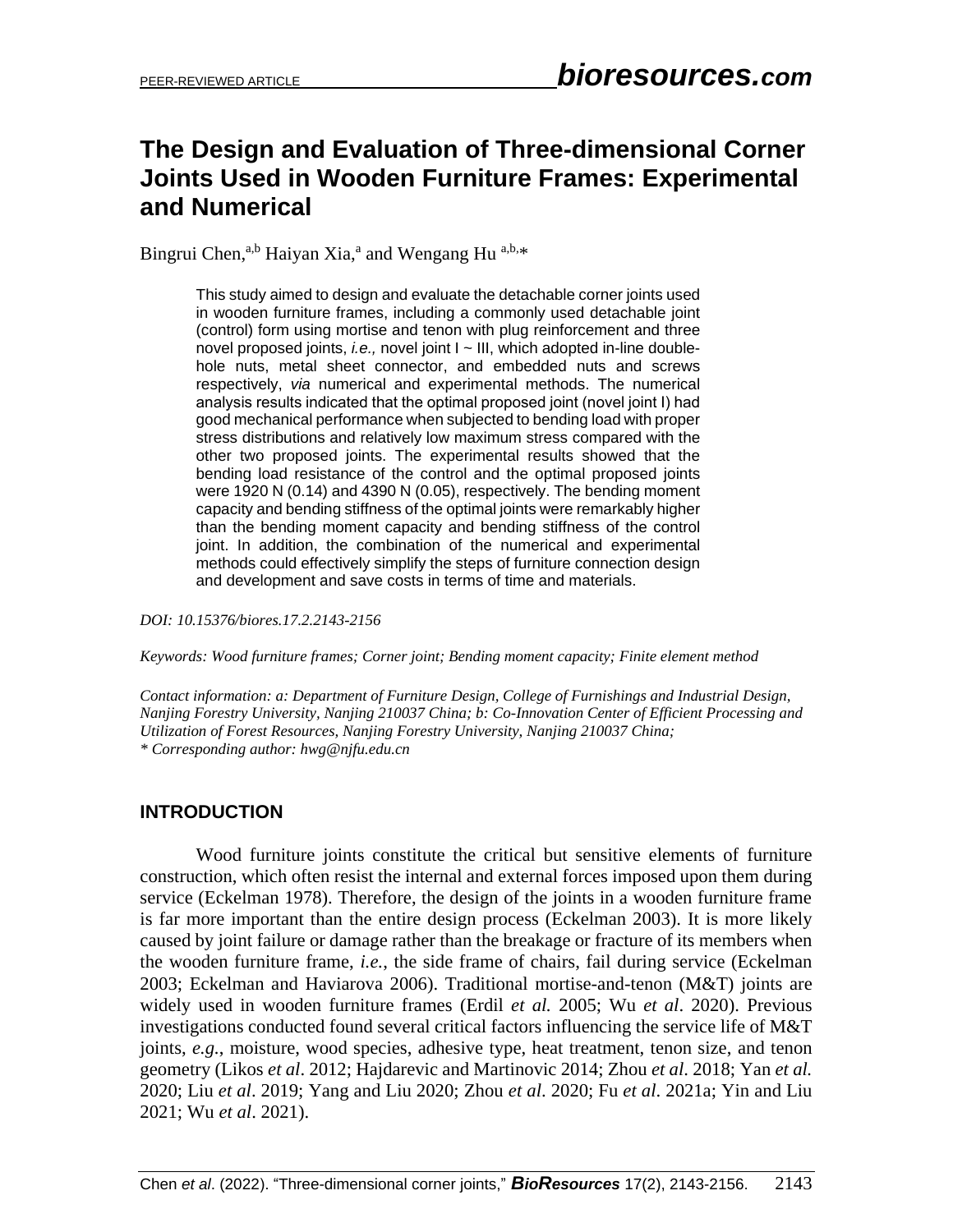Despite the gradual rise of online sales and ready-to-assemble (RTA) furniture, the detachable connection type has become the mainstream of furniture structural design. Case furniture already has relatively mature connectors, *e.g.*, the most popular eccentric joint. However, due to the effects of adhesive, glued wooden M&T joints, which are widely used in wood furniture frames, have always been regarded as a permanent joint (Ratnasingam and Ioras 2013; Zhao *et al*. 2020). Furthermore, the glued M&T joints are labor-intensive and have higher costs in terms of machining compared with detachable joints. In addition, they are quite difficult to repair; once the joint is loose or damaged, it results in the scrapping of the whole furniture product (Uysal *et al.* 2015). For these reasons, novel connectors have been designed and proposed as furniture joints. Podskarbi *et al.* (2017) summarized the technical rules for designing new connections for furniture joints: They should be easy to assemble and disassemble, have a minimum number of components, meet aesthetic requirements, and be externally invisible. Krzyżaniak *et al.* (2020) designed novel connections by using 3D printing technology for RTA furniture and analyzed the effects of internal mounting forces and selected materials on the stiffness and bending moment capacity (BMC) of the joints.

With the rapid development of computer technology, previous studies have confirmed that numerical simulation, *e.g.*, the finite element method (FEM), is an effective method commonly used to simulate the mechanical properties and behavior of wood-based structures (Li *et al.* 2020; Fu *et al.* 2021b). In recent years, the M&T joints used in wood furniture were simulated using the FEM to evaluate and predict the static and fatigue strength (Kasal *et al.* 2016; Chen and Wu 2018; Xi *et al.* 2020; Yu *et al.* 2021). Under the premise of establishing a reasonable joint model, FEM has been proven to have a relatively high accuracy and allows for the visualization of the stress distribution. Hu and Liu (2020) compared three types of M&T joint finite element models, which confirmed that the semirigid model performed better to simulate the bending strength of wood joints. Zor and Kartal (2020) further verified the validity of using a semi-rigid joint model in simulating furniture corner joints *via* FEM. Kaygin *et al.* (2016) tested the diagonal compression and tension of corner joints based on simulation and experimental methods, which were carried out using dowel and M&T elements. The results showed that the amount of deformation obtained from the experiments was consistent with the FEM computer modeling *via* ANSYS with 90% to 97% agreement, which implies that it can be used in furniture design and engineering. Krzyżaniak and Smardzewski (2021) designed and tested a novel fastener under dynamic loading conditions. However, the previous studies primarily focused on providing an effective way to evaluate the strength properties of traditional connecting methods; few researchers tried to obtain the optimal design of a joint *via* FEM.

The primary objective of this study was to design and evaluate the detachable corner joints used in wooden furniture frames, which have the advantages of easy manufacturing and disassembling.

In order to realize the objective, numerical and experimental methods were used to investigate the stress distributions and magnitudes of a commonly used detachable joint (control) and three novel proposed joints when subjected to bending strength. This study will contribute to reducing the costs of furniture connection design and development by using numerical analysis and experimental methods.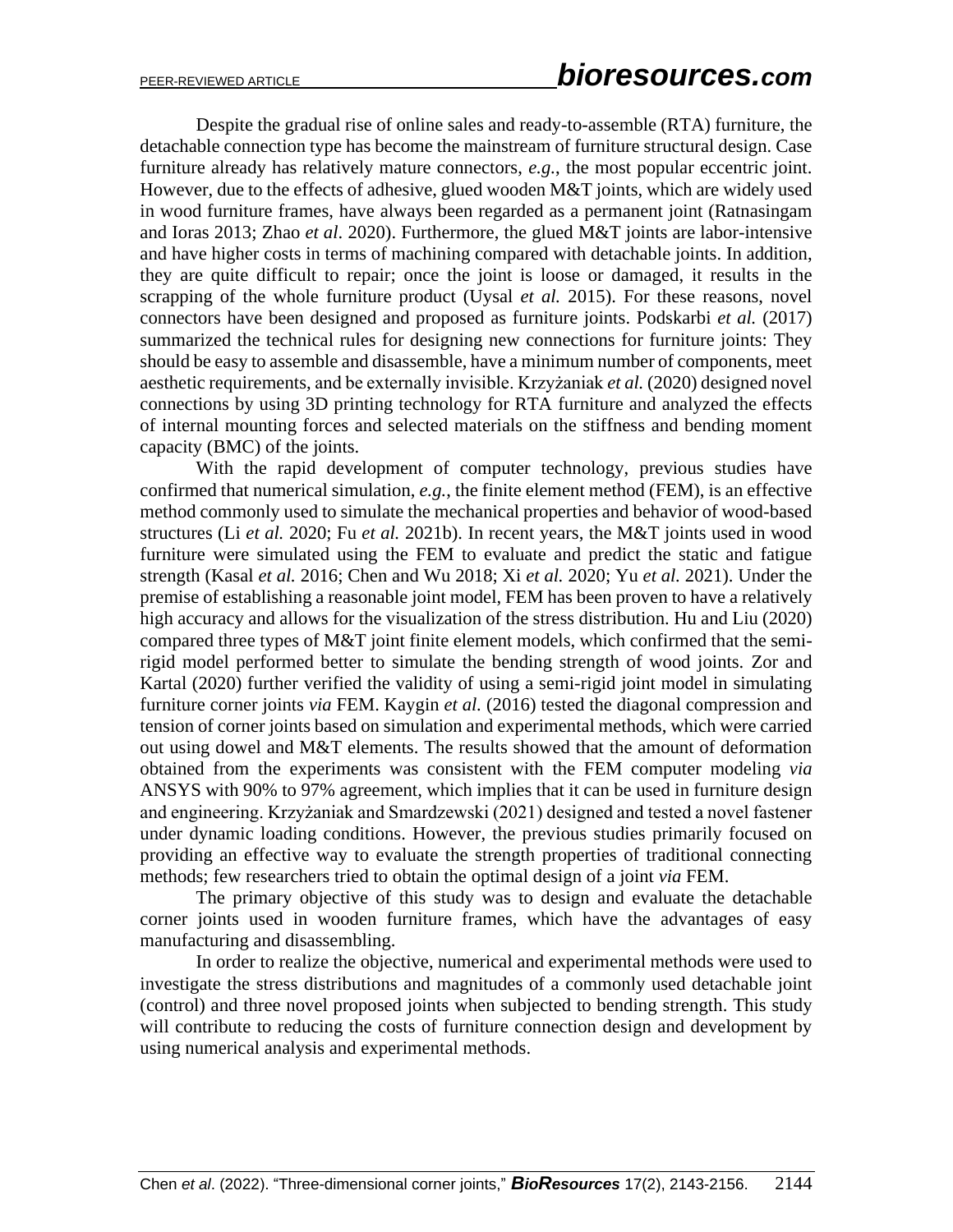# **EXPERIMENTAL**

# **Materials**

The experimental material was beech (*Fagus orientalis*), which was bought from a local lumber merchant (Nanjing, China). The specific gravity averaged  $0.65$  g/cm<sup>3</sup>, according to ASTM standard D2395 (2010). The moisture content (MC) was conditioned to and held at 8.80% to 9.46% before and during the experiment tested according to ASTM standard D4442 (2010). In addition, all hardware connectors were made of low-carbon steel and were also bought from the local commercial shop (Nanjing, China).

Table 1 shows the basic mechanical properties of beech wood, which were tested in a previous study by the authors (Hu *et al.* 2021), and low-carbon steel. All these mechanical properties were assigned to the proposed finite element model.

| <b>Materials</b>                                                                                                                                                                             | <b>Elastic Modulus</b><br>(MPa) |      |     | Poisson's Ratio |            |       | <b>Shear Modulus</b><br>(MPa) |     |                   | Yield<br>Strength<br>(MPa) |
|----------------------------------------------------------------------------------------------------------------------------------------------------------------------------------------------|---------------------------------|------|-----|-----------------|------------|-------|-------------------------------|-----|-------------------|----------------------------|
| <b>Beech</b>                                                                                                                                                                                 | ΕL                              | ER   | Eт  | $U\text{LR}$    | $U \cup T$ | URT   | $G_{LR}$                      | Ǵ∟т | $G_{\mathsf{RT}}$ |                            |
| wood                                                                                                                                                                                         | 12205                           | 1858 | 774 | 0.502           | 0.705      | 0.526 | 899                           | 595 | 195               | 53.62                      |
| Steel                                                                                                                                                                                        | 210000                          |      |     | 0.28            |            |       |                               |     |                   | 620.44                     |
| Note: E is elastic modulus (MPa); $v$ is Poisson's ratio; G is shear modulus (MPa); L, R, and T<br>refer to the longitudinal, radial, and tangential directions of beech wood, respectively. |                                 |      |     |                 |            |       |                               |     |                   |                            |

**Table 1.** Mechanical Properties of Beech Wood and Low-carbon Steel (Unit: mm)

# **Experimental Design**

This study was divided into three stages: 1) three newly proposed corner joints composed of two rails and a post leg were designed; 2) with the aim of obtaining the optimal joint out of the three novel designs, the finite element models were established to evaluate the three novel proposed corner joints and one commonly used detachable joint (control) according to bending load performance; and 3) experimental tests were conducted to compare the control joint with the optimal joint when subjected to the bending moment capacity (BMC) and bending stiffness with 10 replications for each.



**Fig. 1.** Dimensions of the corner joints used in wooden furniture frames (Unit: mm)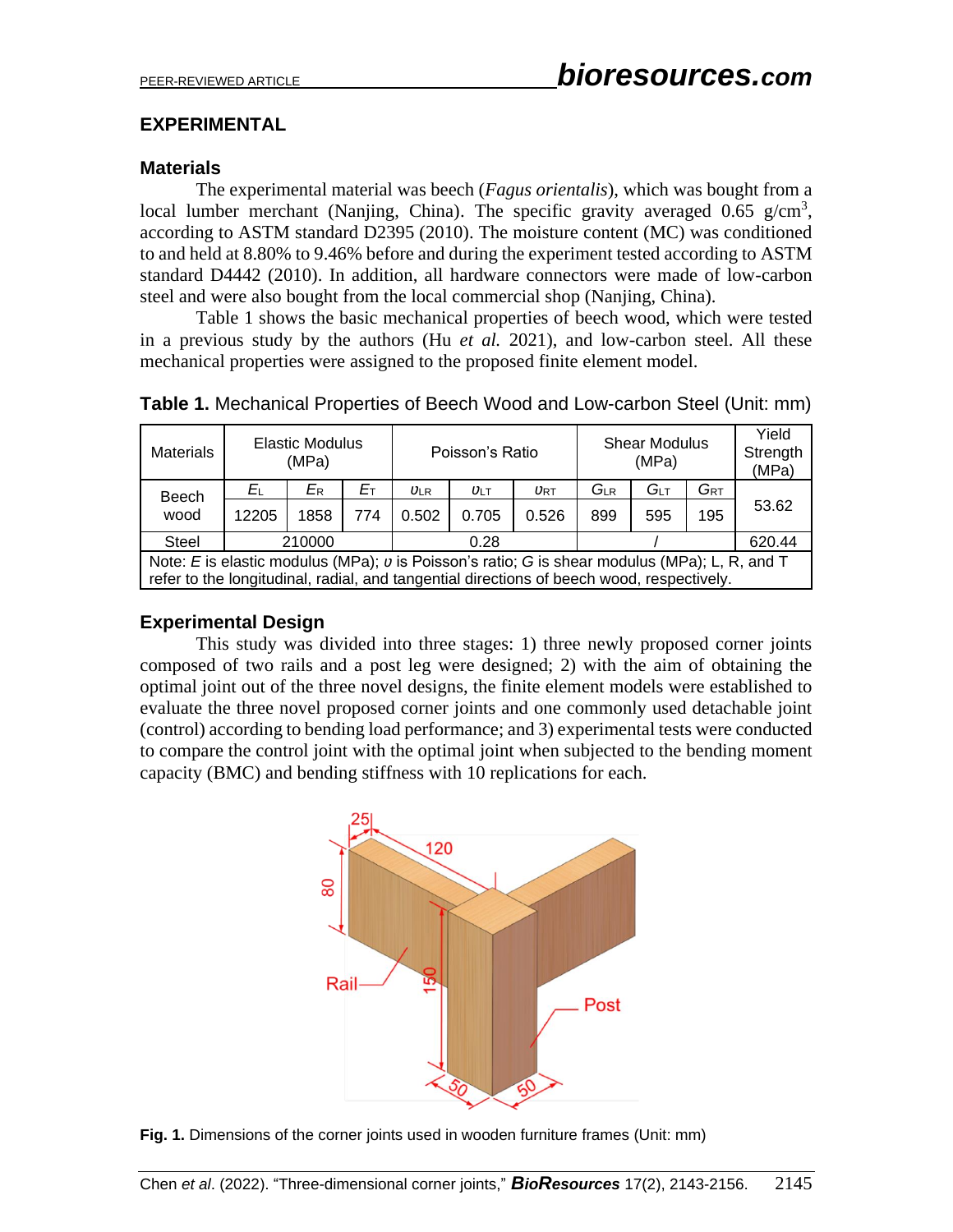# **Design of the Joints and Specimen Preparation**

*Configurations of the specimen*

The design of each corner joint and its corresponding members were the same sizes, as shown in Fig. 1. Each joint consisted of two rails, which measured 25 mm by 80 mm in the cross-section by 150 mm long, while the post leg measured 50 mm square by 150 mm.

### *Commonly used detachable joint*

The commonly used detachable joint form using mortise and tenon (M&T) with plug reinforcement is shown in Fig. 2. This type of joint has been widely used in furniture frames according to the previous investigation (Chen and Xu 2017). The post and rails were connected with the M&T constructed with a computer-numerical-control based (CNC) machine (WPC, ULI, Shanghai, China) with an accuracy of 0.01 mm. The mortise was drilled in the post member, and the tenon was machined in the cross-section of the post members. The dimensions of the mortise (and matching tenon) measured 15 mm (length)  $\times$  10 mm (height)  $\times$  40 mm (width). The joints were reinforced with 20 mm long by diameter 8 mm bolts to connect the metal plug corner with the post leg. In addition, three screws, which measured 16 mm long with a diameter of 4 mm, were passed through the metal plug and connected with the rail. The end of the metal plug was bent into the slot of the side rail, which measured 60 mm in length and 7 mm in depth.



**Fig. 2.** Schematic diagram of the commonly used detachable joint: (a) assembly view; and (b) explosive view



**Fig. 3.** Schematic diagram of the novel joint I: (a) assembly view; and (b) explosive view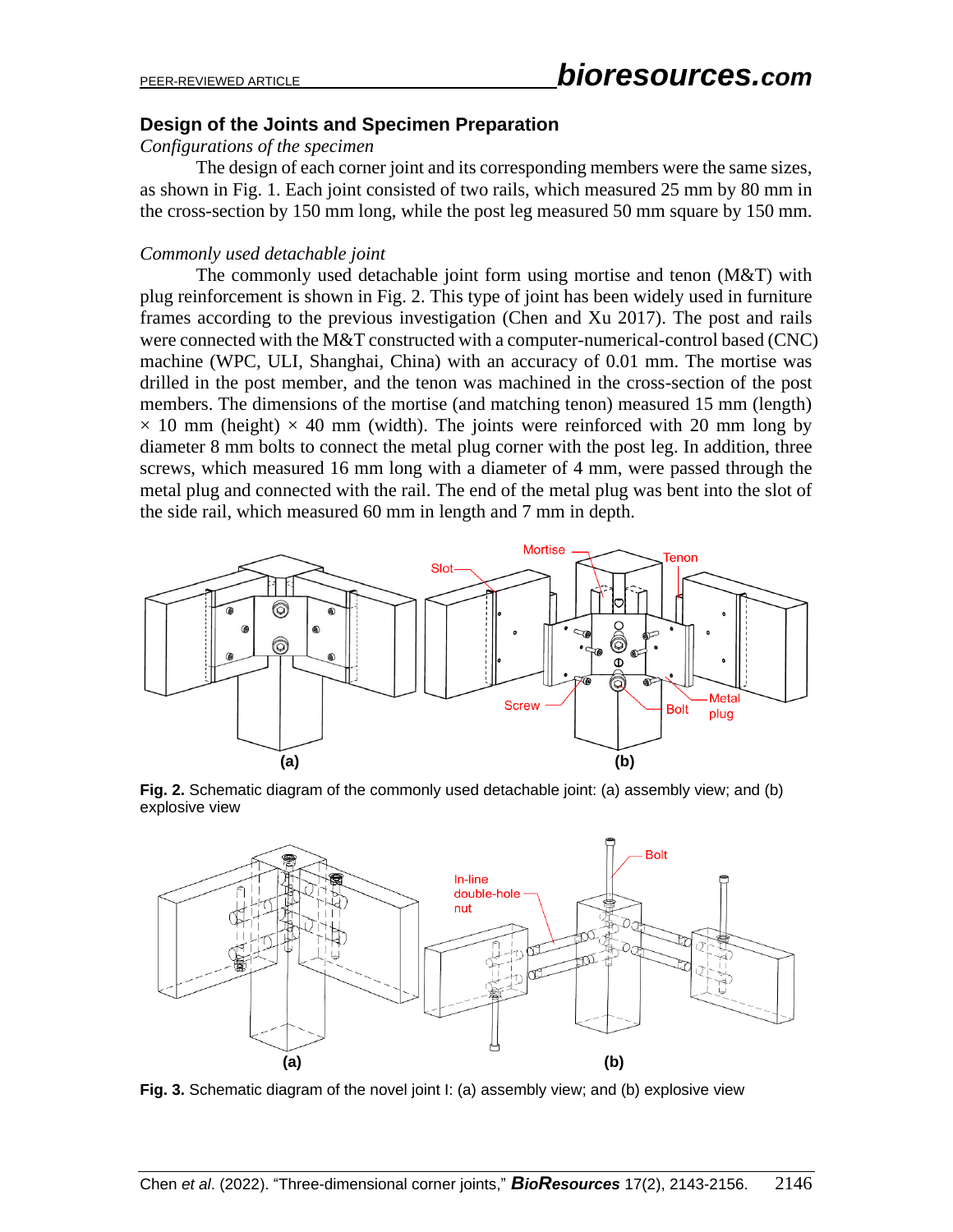# *Novel joint I*

The novel joint I adopted four in-line double-hole nuts to connect and provided strength between the post and rails instead of using M&T for manufacturing and assembling (as shown in Fig. 3). The nuts, which measured 84 mm long with a diameter of 6 mm, were inserted into the relief holes drilled on the post leg and rails. The nuts were fastened with 50 mm and 60 mm long bolts, both with a diameter of 6 mm, which passed through and fixed the rail members and post legs, respectively.

# *Novel joint II*

The novel joint II was constructed with a sheet mental connector to concatenate two rails and reinforce the joint, as shown in Fig. 4. The metal sheet connector, which was in the shape of the letter "W", had one side inserted into the slotted hole in the rail, with a length of 80 mm, while the bent part of the sheet, with a length of 30 mm, was attached to the open hole of the post, which was drilled by the CNC. The metal sheet connector measured 31.5 mm wide by 3 mm thick. Self-tapping screws, with a diameter of 6 mm that were 14 mm long, were chosen to fasten the sheet connector and wood members.



**Fig. 4.** Schematic diagram of the novel joint II: (a) assembly view; and (b) explosive view



**Fig. 5.** Schematic diagram of the novel joint III: (a) explosive view; and (b) assembly view

# *Novel joint III*

Compared with the control joint, the novel joint III, replaced the exposed metal plug and bolt by using embedded nuts and screws to reinforce the rectangular M&T components. As shown in Fig. 5, two nuts with a diameter of 8 mm were embedded in the tenon of one rail member, while another rail member and the side wall of the post leg were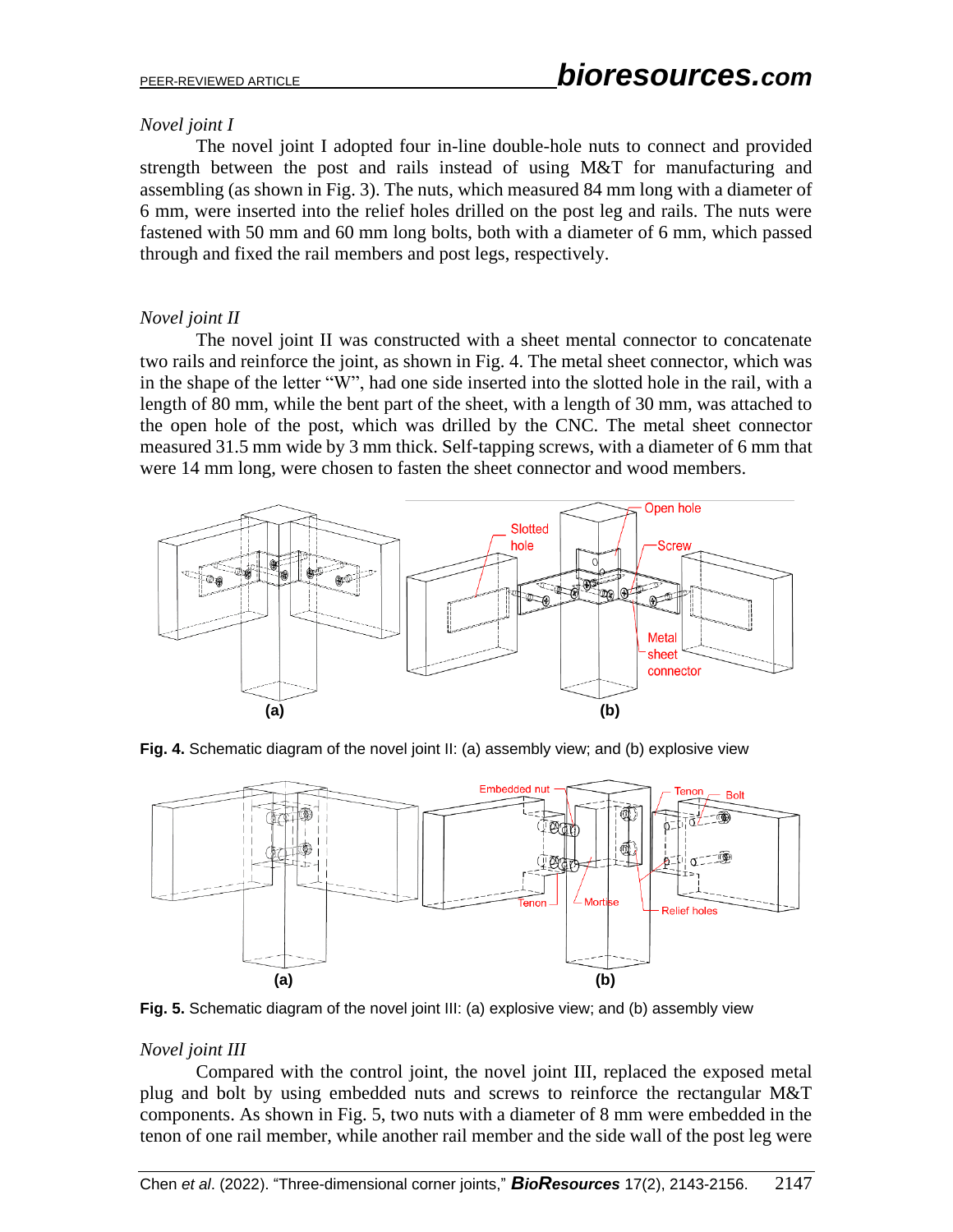provided with two relief holes for the bolts to pass through. During assembly, the bolts sequentially passed through the wood members and finally engaged with the nuts. This structure has obvious advantages in terms of the invisibility of the hardware connectors, which users can easily purchase and assemble with several simple steps.

#### **Numerical Simulation Method**

The finite element models of the four corner joints were established according to the configurations shown in Figs. 2 through 5 using commercial modeling software (SolidWorks 2017, Dassult Systèmes, Vélizy-Villacoublay, France). The mechanical properties used in this model were assigned from the beech and low-carbon steel values shown in Table 1; the yield strength was taken as a stress criterion. With the aim of reducing the computing time, the finite element models were simplified by removing unnecessary decoration and stress-free fillet. All components and connectors were assembled in the software, while the toolbox in SolidWorks was used as the fasteners. All freedoms of the bottom of the post leg were constrained, and a 1000 N load was applied at the point 90 mm from the end of rail member. The interactions between the post, rail members and the fasteners were set to the non-penetrating contact mode in the software. The loading conditions used are shown in Fig. 6a, and the BMC and bending stiffness were considered as critical criteria to evaluate the strength of furniture joints. The mesh of the model in SolidWorks Simulations is shown in Fig. 6b, which was chosen by the Voronoi-Delaunay mesh scheme. The maximum element size was 0.50 mm, and the minimum element size was 9.96 mm.

In this study, the stress distributions of the finite element models of the four corner joints, which consisted of a control joint and three novel joints, were compared when subjected to the bending strength through the numerical simulation method. Furthermore, the output stress distributions, maximum stress magnitudes, machining difficulty, and other indexes were taken into consideration. After the comparison, the control joint and the optimal novel joint would be selected for further study.



**Fig. 6.** The finite element model used to simulate the stress distributions and maximum stress magnitudes of four corner joints: the load and constraints condition (a); and meshed model (b)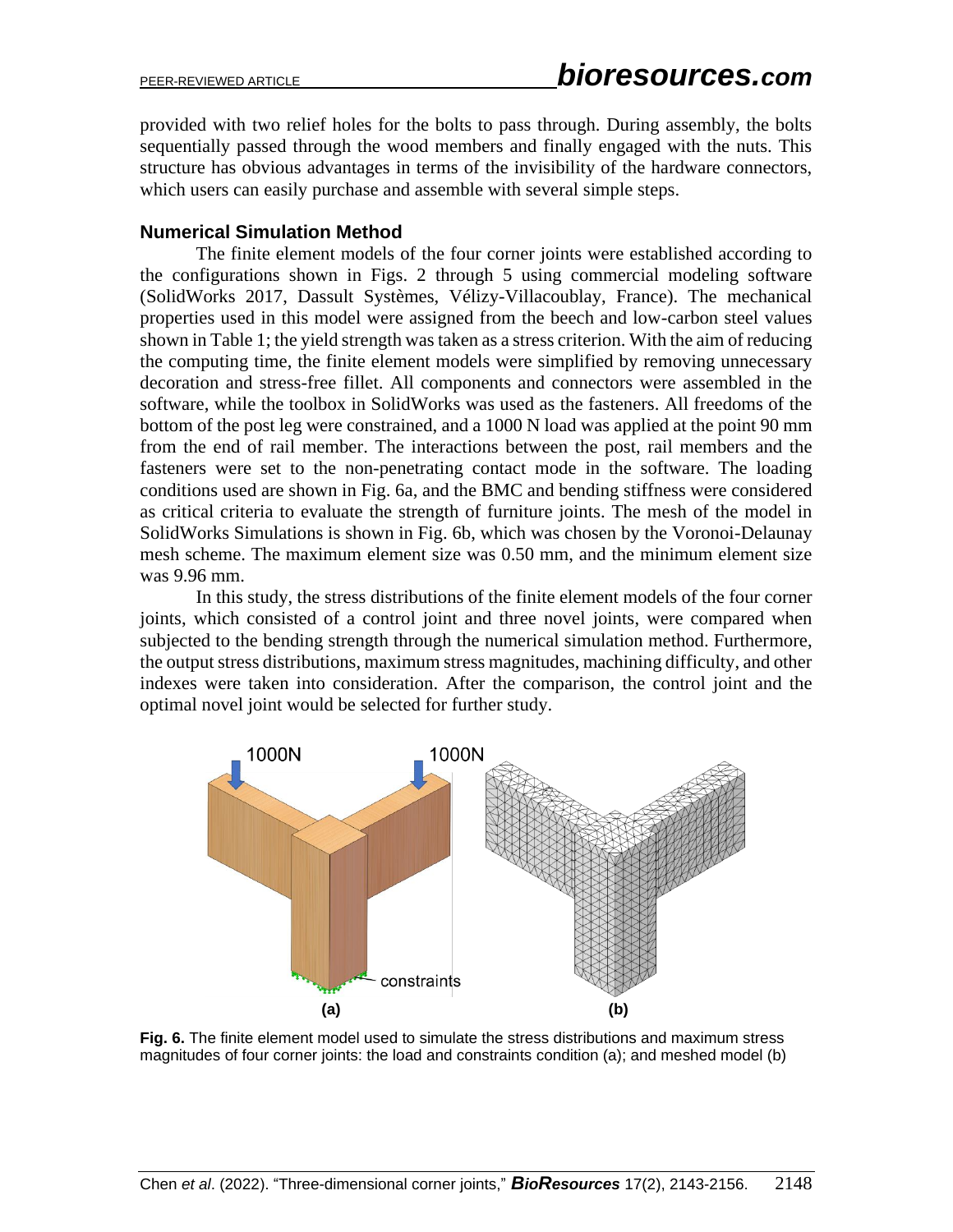# **Testing Method**

In order to quantify the strength of the improved corner joints and verify the effectiveness of the finite element model, experiments were carried out to measure the BMC and stiffness of the control joints and novel joint I, which performed better in the numerical simulation; the testing set up is shown in Fig. 7. The equipment used in this experiment was a universal testing machine (AG-X, 20kN, Shimadzu, Japan). First, the post leg was constrained with the metal fixtures, while the load was imposed on one side of the rail, with the loading position 90 mm from the edge of the post by the loading head, at a speed of 5 mm/min, until the displacement reached 50 mm. Second, the rail on the other side of the test specimen was used as a replication sample, and the loading position and speed were consistent. In addition, ten corner joints of the control and novel joint I were constructed in the same way, and for replication purposes the specimens were tested to determine the BMC and bending stiffness.



**Fig. 7.** Setup for measuring the bending moment load of the selected corner joints (Unit: mm)

Testing joints with the bending loads and deflections were obtained in the experimental method described above. The BMC and bending stiffness values were calculated according to Eqs. 1 and 2, respectively,

$$
M = F \times L \tag{1}
$$

$$
K = \Delta F / \Delta d \tag{2}
$$

where *M* is the bending moment capacity  $(N \cdot m)$ , *P* is the bending load  $(N)$ , *L* is the moment arm (mm), *K* is the bending stiffness (N/mm),  $\Delta F$  is the change force in the linear portion of bending load and deflection curve (mm), and Δ*d* is the change of deflection corresponding to Δ*F* (mm)*.*

# **RESULTS AND DISCUSSION**

#### **Results of Numerical Simulations**

Figure 8 shows the stress distributions and magnitudes of the four corner joints, which were output from the SolidWorks simulation.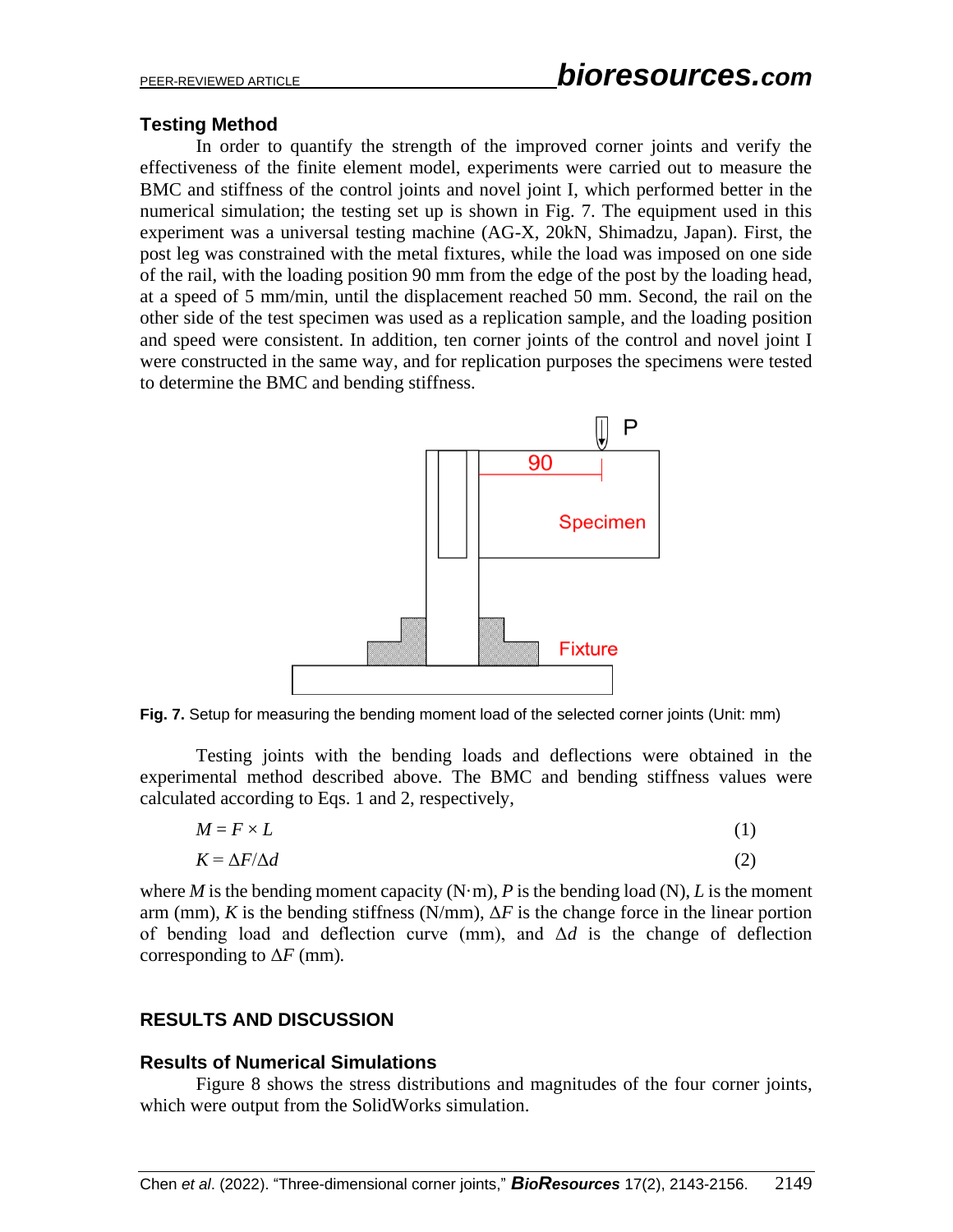Figure 8a shows the stress distribution of the commonly used detachable joint (control); the maximum stress was 245.2 MPa, which was at the bent part of the metal plug. Furthermore, the maximum stress of the wood component appears at the edge of the relief hole through which the screw passes.



**Fig. 8.** Stress distributions of the corner joint: commonly used detachable joint (a); novel joint I (b); novel joint II (c); and novel joint III (d)

Figure 8b shows the stress distribution of novel joint I; the maximum stress was 247 MPa, which was concentrated at the intersection of the nuts and bolts inside the post member. Compared with the control joint, the stresses of the wood members were much less than the stress of the control joint, which concentrated on the side of rail member. While the stress of the metal connectors increased slightly, approximately 1.7 MPa, due to the connection type. Generally, the stress concentration was still far less than the yield strength of the material itself. In addition, this joint has the obvious advantages of easy processing and disassembly. Users can easily take down and replace the wood components or metal connectors with simple tools in case the furniture frame is damaged.

Figure 8c shows the stress distribution of novel joint II; the maximum stress appears at the metal connector sheet (245.7 MPa), which is due to the stress concentration caused by the bending of the end distance, while the maximum stress of the wood was 151.1 MPa, which was located at the edge of the open hole. The stress concentrate on the wood rail and metal connector far exceeded the yield strength of the material itself, which meant that it will soon fail in this loading mode. This result may be caused by excessive bending of the sheet metal connectors. At the same time, the connection between the metal and wood components will loosen due to the existence of slotted holes, which will lead to the decline of the joint strength.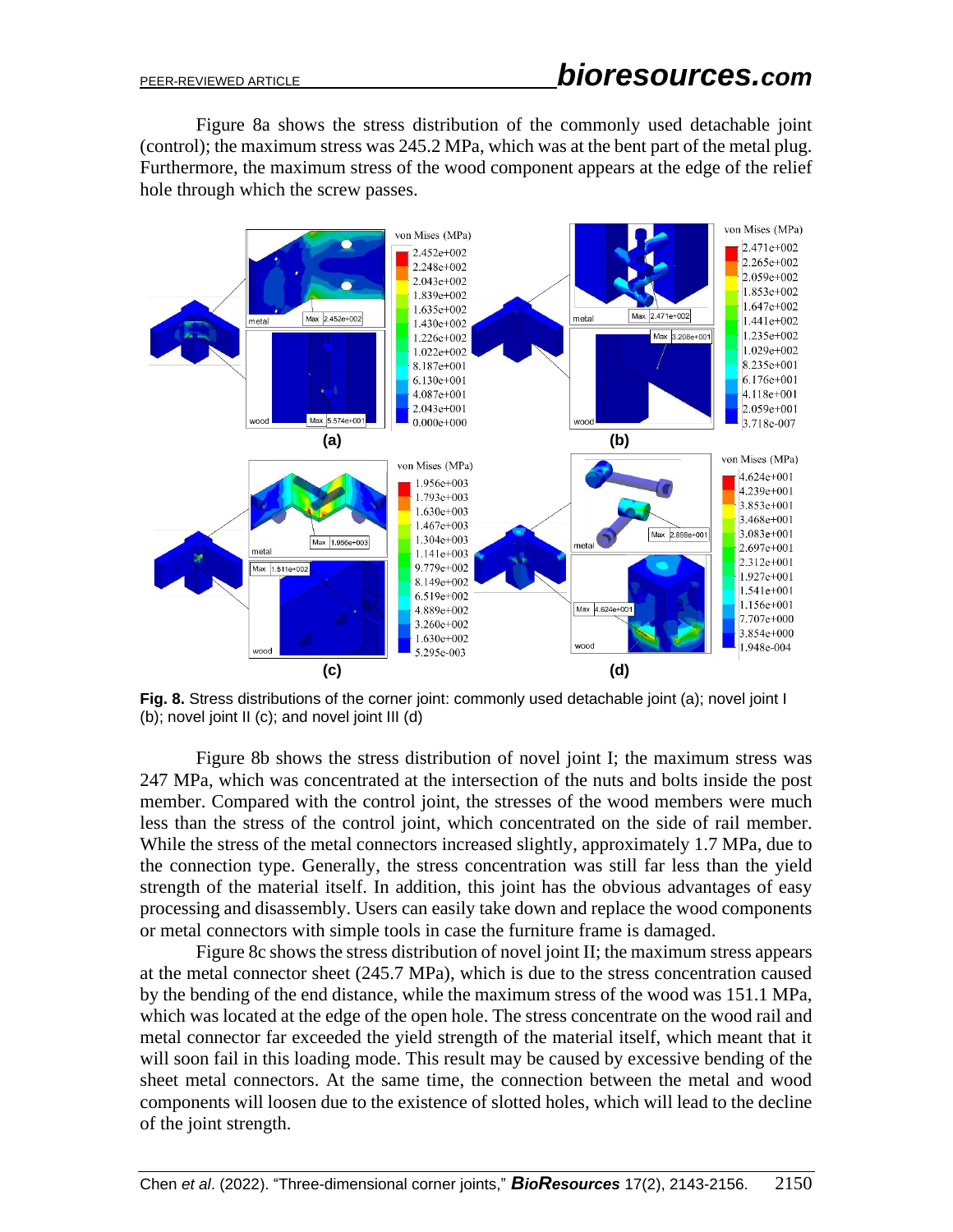The last joint, novel joint III, is shown in Fig. 8d, with a maximum stress of 46.24 MPa, which was concentrated on the edge of the mortise on the post member, while the metal connections stress was 28.98 MPa, which was less than the wood component. The primary reason for this was that the tenon and mortise bore an additional portion of the load, while the embedded nut and screw primarily played a stabilizing role in this case. Therefore, this connection type will not be recommended for furniture joints made of fastgrowing wood.

According to the numerical simulation results, the stress distributions of the wood members and metal connections were analyzed. Obviously, the optimal proposed joint was novel joint I, which showed better performance with a lower stress concentration on the post and rail leg members as well as being easy to manufacture and disassemble. Further study will be based on these two connecting types through the experimental method.

# **Experimental Results**

*Bending moment capacity (BMC) and bending stiffness of the experimental joints*

The results of the average bending load-deflection are graphically illustrated in Fig. 9. The maximum average bending load of the control joint and the optimal proposed joint (novel joint I) were 1920 N (0.14) and 4390 N (0.05), respectively. Compared with the control joint, the bending strength of the novel joint I had remarkably increased by over 200%, which was primarily due to the proper stress distributions and relatively lower maximum stress of the wood members. In addition, the coefficient of variation (COV) of the two tested joints conveyed that the optimal novel joint was more stable than the control joint in terms of bending resistant strength.



**Fig. 9.** The deflection-bending load curves of the two tested joints

The results of the average BMC and bending stiffness of the corner joints with different connection types with their COV are given in Table 2. As shown in Table 2, both the BMC and bending stiffness of novel joint I were much higher than the BMC and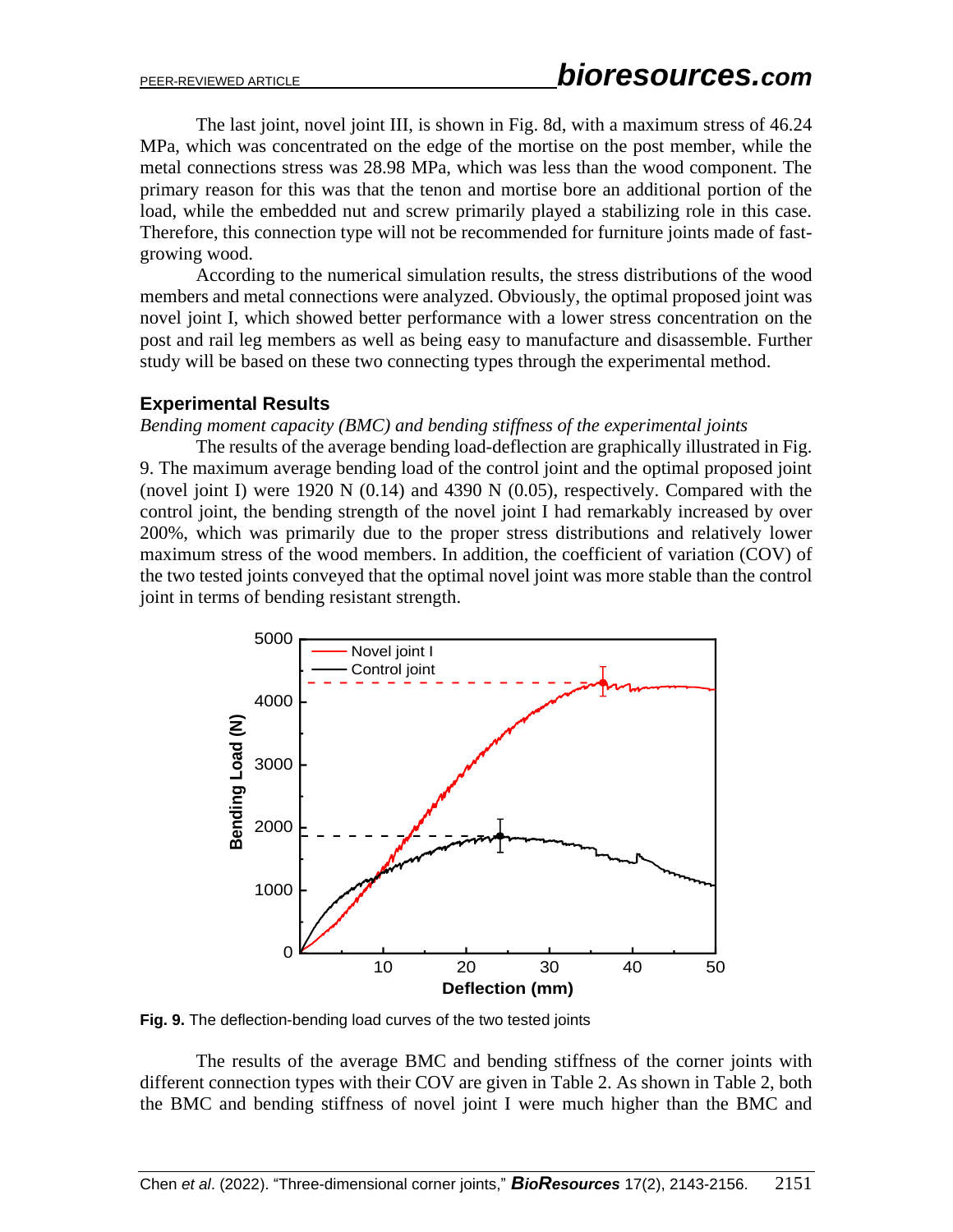bending stiffness of the control joint. The BMC of the optimal joint increased approximately two-fold, and the bending stiffness increased by 153%.

| Table 2. Mean Bending Moment Capacity and Stiffness of Corner Joints with |  |  |  |
|---------------------------------------------------------------------------|--|--|--|
| Different Connect Types                                                   |  |  |  |

| <b>Connector Types</b>                                         | Bending Moment Capacity (N·mm) | Bending Stiffness (N/mm) |  |  |
|----------------------------------------------------------------|--------------------------------|--------------------------|--|--|
| Control                                                        | 173 (0.14)                     | 73.6                     |  |  |
| Novel joint I                                                  | 395 (0.05)                     | 113                      |  |  |
| Note: the values in parentheses are coefficients of variation. |                                |                          |  |  |

#### *Failure mode analysis*

In general, both the control joint and the novel joint I failed completely under the deflection of 50 mm. Figure 10 summarizes the typical failure modes of all tested specimens with two different connecting types.





In the case of the control joint, plastic deformation initially occurred at the rail member where the loading head applied deflection failures. The failure occurred at the tenon and mortise, which indicated that the tenon was gradually pulled out from the mortise. Therefore, the metal plug plastically distorted with the screws, and the embedded nuts were completely pulled out. Finally, the metal plug slots were widened with the embedded nuts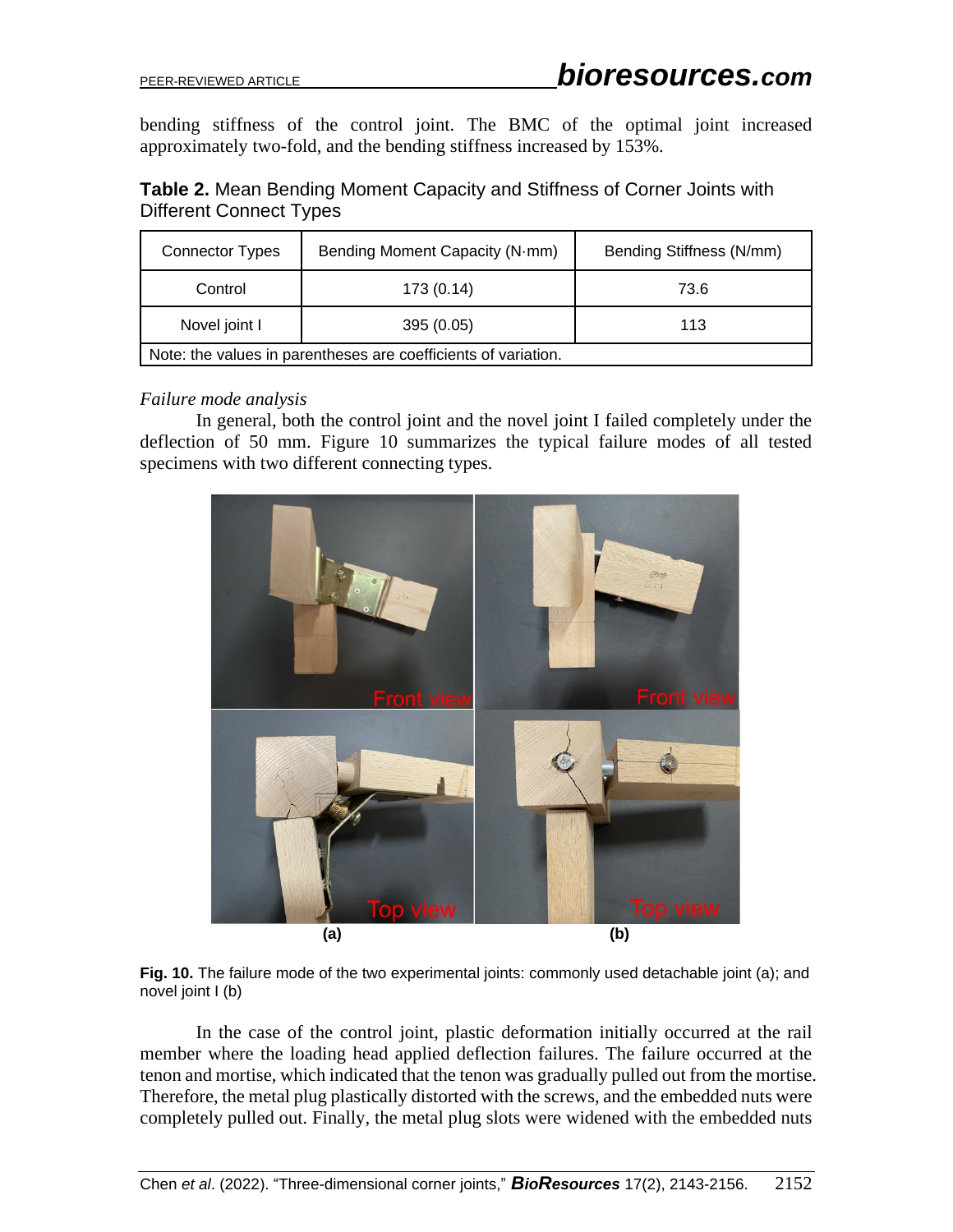to bring out some wood fibers (Fig. 10a). Apparently, fractures also appeared at the edge of the other post number without applying loads, owing to the withdrawal strength of the screws, *i.e.*, the failure of one side of the post will directly affect the stability of the other rail component. In novel joint I, the failure first appeared at the prefabricated hole of the bolt and gradually extended to the whole section of post members, as the displacement increased (Fig. 10b). However, all tested specimens kept holding loads for a while after the fracture occurred and retained higher mechanical strength at the end of testing compared with the control joints. All the prefabricated holes through which the bolts and nuts were passed were plastically expanded and the transverse in-line double-hole nuts were severely bent under the compressive loads, which was because the stiffness of the metal connector far exceeded the wood material. In general, the typical failure modes were consistent with the diagram of stress distribution output from the FEM software, which verifies the efficiency of the simulation method.

All aforementioned discussion based on the numerical and experimental results implied that the novel bolt connection used in the corner joints proposed in this study was more convenient for assembly and processing. Furthermore, they had better bending strength performance and stability. However, only the stress distribution and magnitude relationship between the control joint and the novel joint I were compared and analyzed *via* FEM. Further study will pay additional attention to the methods of establishing the finite element model, *e.g.*, the fitting relationship and the contact characteristics between furniture elements, in order to accurately predict the mechanical strength performance of joints used in wood furniture frames.

# **CONCLUSIONS**

- 1. Three novel detachable joints used to connect a three-dimensional corner joint composed of two rails and one post leg were proposed.
- 2. The numerical analysis showed that novel joint I had good mechanical performance when subjected to bending load.
- 3. The experimental tests showed that the bending load resistance of the optimal joint  $(4386.57 \text{ N})$  was much higher than the commonly used joint  $(1921.25 \text{ N})$ , as well as being more easily disassembled and had a lower coefficient of variance in terms of mechanical performance.

# **ACKNOWLEDGMENTS**

This research was partially supported by the Postgraduate Research & Practice Innovation Program of Jiangsu Province (KYCX\_0905), and partially supported by the Scientific Research Foundation of Nanjing Forestry University (GXL2019074) and partially supported by the Project from International Cooperation Joint Laboratory for Production, Education, Research and Application of Ecological Health Care on Home Furnishing. In addition, this study was also funded by the National First-class Disciplines (PNFD), and the Priority Academic Program Development of Jiangsu Higher Education Institutions (PAPD).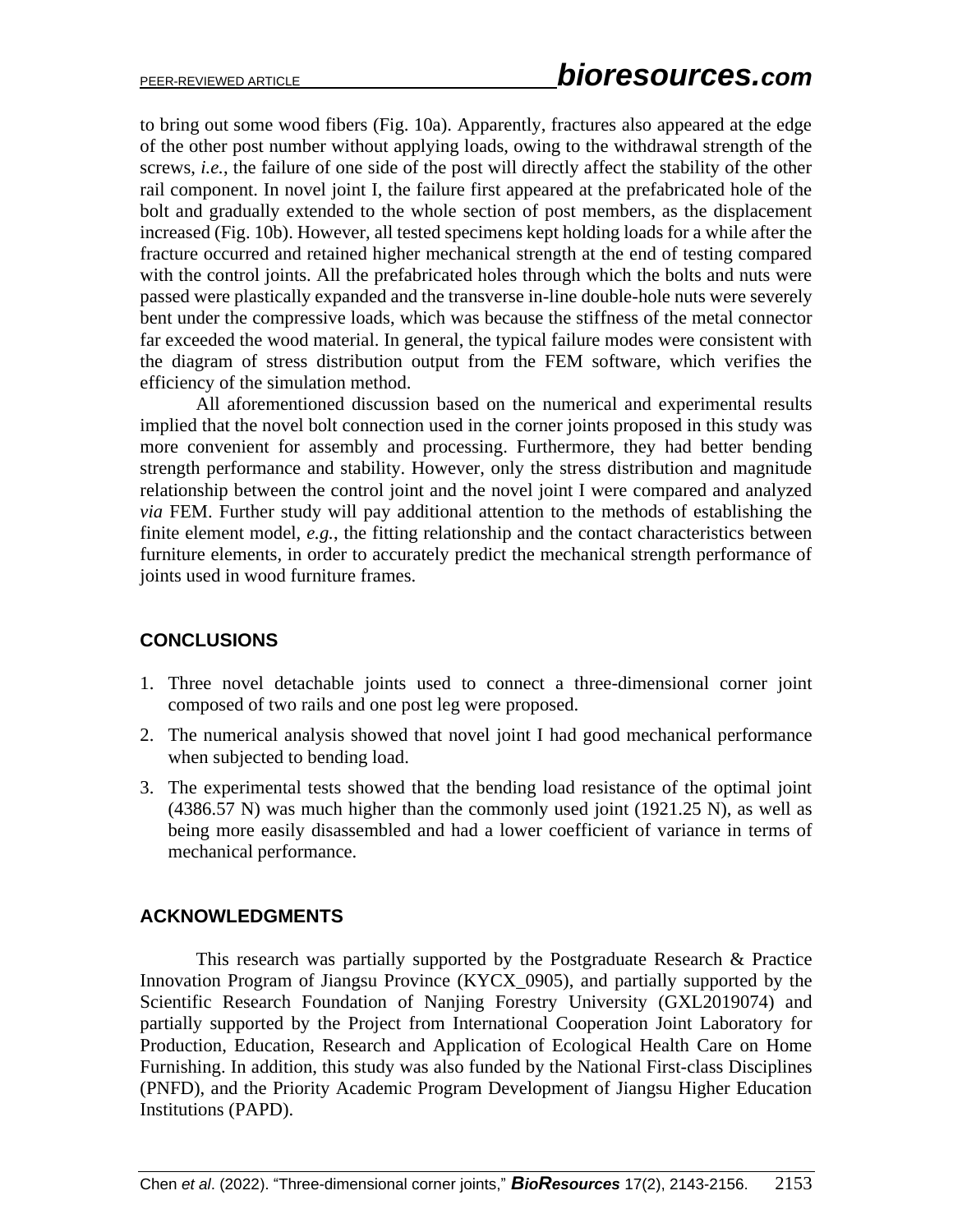# **REFERENCES CITED**

- ASTM D2395 (2017). "Standard test methods for density and specific gravity (relative density) of wood and wood-based materials," ASTM International, West Conshohocken, PA.
- ASTM D4442 (2020). "Standard test methods for direct moisture content measurement of wood and wood-based materials," ASTM International, West Conshohocken, PA.
- Chen, Y., and Wu, Z. (2018). "Study on structure optimization design of modified wood furniture tenon structure based on the finite element analysis of ANSYS," *Journal of Intelligent & Fuzzy Systems* 34(2), 913-922. DOI: 10.3233/JIFS-169385
- Chen, Y., and Xu, W. (2017). "Mechanical properties of poplar table legs reinforced with improved structure," *China Wood Industry* 31(3), 44-48. DOI: 10.19455/j.mcgy.20170310
- Eckelman, C. A. (1978). *Strength Design of Furniture*, Tim Tech, Inc., West Lafayette, IN.
- Eckelman, C. A. (2003). *Textbook of Product and Strength Design of Furniture*, Purdue University, West Lafayette, IN.
- Eckelman, C. A., and Haviarova, E. (2006). "Performance tests of school chairs constructed with round mortise and tenon joints," *Forest Products Journal* 56(3), 51- 57.
- Erdil, Y. Z., Kasal, A., and Eckelman, C. A. (2005). "Bending moment capacity of rectangular mortise and tenon furniture joints," *Forest Products Journal* 55(12), 209- 213.
- Fu, W.-L., Guan, H.-Y., and Kei, S. (2021b). "Effects of moisture content and grain direction on the elastic properties of beech wood based on experiment and finite element method," *Forests* 12(5), 1-17. DOI: 10.3390/f12050610
- Fu, W.-L., Guan, H.-Y., and Zhang, X.-Y. (2021a). "Verification and further study on method of measuring contact force between mortise and tenon joint," *BioResources* 16(1), 263-276. DOI: 10.15376/biores.16.1.263-276
- Hajdarević, S., and Martinović, S. (2014). "Effect of tenon length on flexibility of mortise and tenon joint," *Procedia Engineering* 69, 678-685. DOI: 10.1016/j.proeng.2014.03.042
- Hu, W., and Liu, N. (2020). "Comparisons of finite element models used to predict bending strength of mortise-and-tenon joints," *BioResources* 15(3), 5801-5811. DOI: 10.15376/biores.15.3.5801-5811
- Hu, W., Chen, B., and Zhang, T. (2021). "Experimental and numerical studies on mechanical behaviors of beech wood under compressive and tensile states," *Wood Research* 66(1), 27-37. DOI: 10.37763/wr.1336-4561/66.1.2738
- Kasal, A., Smardzewski, J., Kuşkun, T., and Erdil, Y. Z. (2016). "Numerical analyses of various sizes of mortise and tenon furniture joints," *BioResources* 11(3), 6836-6853. DOI: 10.15376/biores.11.3.6836-6853
- Kaygin, B., Yorur, H., and Uysal, B. (2016). "Simulating strength behaviors of corner joints of wood constructions by using finite element method," *Drvna Industrija* 67(2), 133-140. DOI: 10.5552/drind.2016.1503
- Krzyżaniak, Ł., and Smardzewski, J. (2021). "Impact damage response of L-type corner joints connected with new innovative furniture fasteners in wood-based composites panels," *Composite Structures* 255, 1-11. DOI: 10.1016/j.compstruct.2020.113008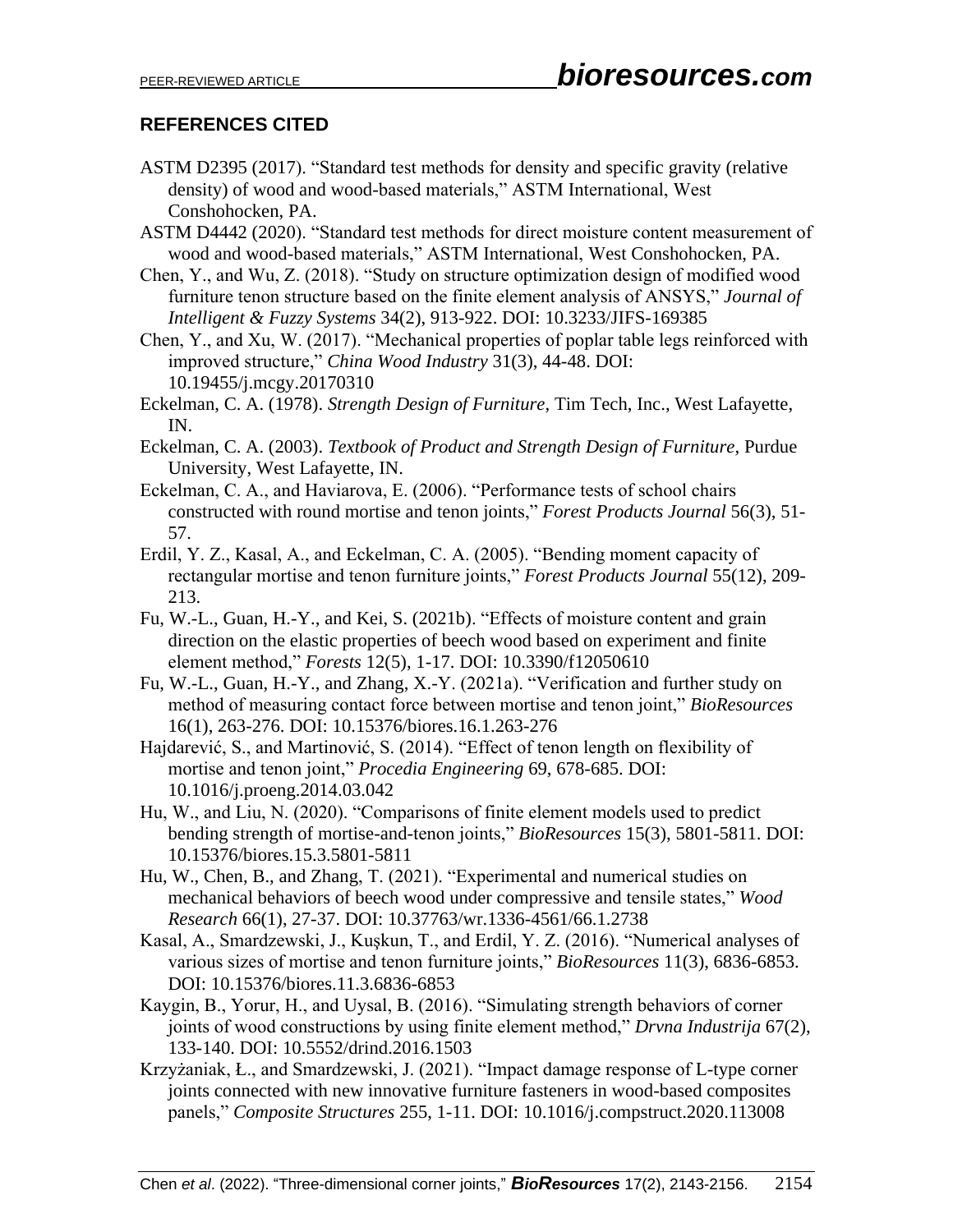- Krzyżaniak, Ł., Smardzewski, J., and Prekrat, S. (2020). "Numerical modelling of stiffness of RTA furniture with new externally invisible and dismountable joints," *Drvna Industrija* 71(2), 207-212. DOI: 10.5552/drvind.2020.1953
- Li, W., Gao, Y., Meng, X., Hu, Q., and Qiu Y. (2020). "Study on compressive performance of angel steel-glued laminated timber L-shaped composite column," *Journal of Forestry Engineering* 5(1), 53-60. DOI: 10.13360/j.issn.2096- 1359.201903025
- Likos, E., Haviarova, E., Eckelman, C. A., Erdil, Y. Z., and Ozcifci, A. (2012). "Effect of tenon geometry, grain orientation, and shoulder on bending moment capacity and moment rotation characteristics of mortise and tenon joints," *Wood and Fiber Science*  44(4), 462-469.
- Liu, X. Y., Lv, M. Q., Liu, M., and Lv, J. F. (2019). "Repeated humidity cycling's effect on physical properties of three kinds of wood-based panels," *BioResources* 14(4), 9444-9453. DOI: 10.15376/biores.14.4.9444-9453
- Podskarbi, M., Smardzewski, J., Moliński, K., and Molińska-Glura, M. (2017). "Design methodology of new furniture joints," *Drvna Industrija* 67(4), 371-380. DOI: 10.5552/drind.2016.1622
- Ratnasingam, J., and Ioras, F. (2013). "Effect of adhesive type and glue-line thickness on the fatigue strength of mortise and tenon furniture joints," *European Journal of Wood and Wood Products* 71(6), 819-821. DOI: 10.1007/s00107-013-0724-1
- Uysal, M., Haviarova, E., and Eckelman, C. A. (2015). "A comparison of the cyclic durability, ease of disassembly, repair, and reuse of parts of wooden chair frames," *Materials & Design* 87, 75-81. DOI: 10.1016/j.matdes.2015.08.009
- Wu, G., Sun, J., Huang, C., Ren, H., and Zhao, R. (2020). "Research progress on mechanical properties of tenon-and-mortise joints in traditional Chinese wood structures," *Journal of Forestry Engineering* 5(4), 29-37. DOI: 10.13360/j.issn.2096- 1359.201908030
- Wu, Y., Zhou, J.-C, Yang, F., Wang, Y.-J, Wang, J., and Zhang, J.-L. (2021). "A strong multi-layered transparent wood with natural wood color and texture," *Journal of Materials Science* 56, 8000-8013. DOI: 10.1007/s10853-021-05833-1
- Xi, X., Yang, Y., and Zhang, Z. (2020). "Pull-out force and finite element analysis of Ttype components of *Vitex negundo* L. scrimber with different node forms," *Journal of Forestry Engineering* 5(1), 182-187. DOI: 10.13360/j.issn.2096-1359.201804018
- Yan, X.-X., Wang, L., and Qian, X.-Y. (2020). "Influence of the PVC of glass fiber powder on the properties of a thermochromic waterborne coating for Chinese Fir boards," *Coatings* 10, 588. [DOI: 10.3390/coatings10060588](https://doi.org/10.3390/coatings10060588)
- Yang, L., and Liu, H.-H. (2020). "Effect of a combination of moderate-temperature heat treatment and subsequent wax impregnation on wood hygroscopicity, dimensional stability, and mechanical properties," *Forests* 11(9), 1-9. DOI: 10.3390/f11090920
- Yin, Q., and Liu, H.-H. (2021). "Drying stress and strain of wood: A review," *Applied Sciences-Basel* 11(11), 1-19. DOI: 10.3390/app11115023
- Yu, M., Sun, D., Zou, W., Wang, Z., Jiang, X., Yao, L., and Kong, J. (2021). "Mechanical analysis of new Chinese style wood chairs using ANSYS," *Journal of Forestry Engineering* 6(3), 178-184. DOI: 10.13360/j.issn.2096-1359.202006021
- Zhao, Z., Wu, D., Huang, C., Zhang, M., Umemura, K., and Yong, Q. (2020). "Utilization of enzymatic hydrolysate from corn stover as a precursor to synthesize an eco-friendly adhesive for plywood II: Investigation of appropriate manufacturing